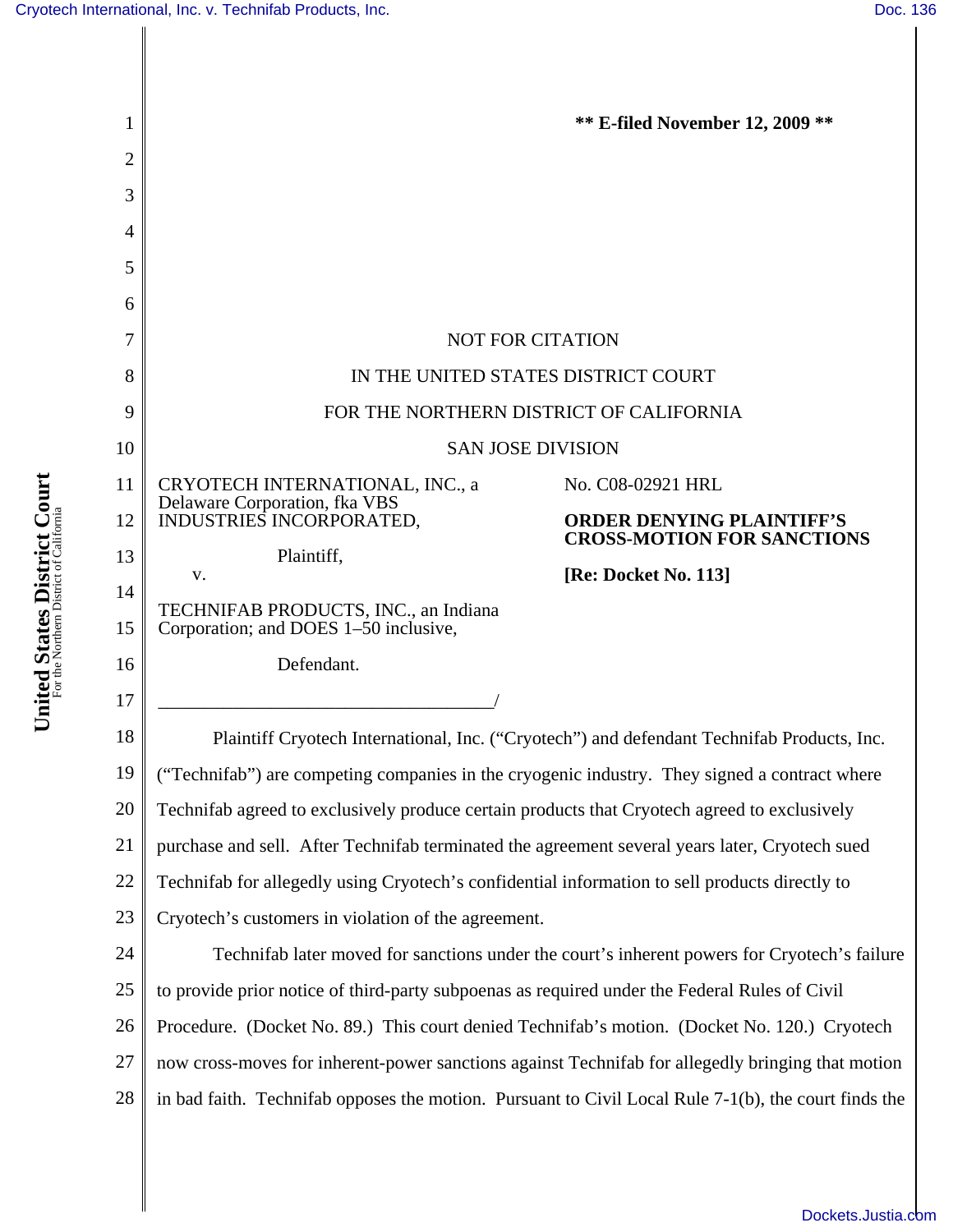1 2 matter suitable for determination without oral argument, and the November 17, 2009 hearing on this motion is vacated. $<sup>1</sup>$ </sup>

3

4

5

6

7

8

defense of Technifab's motion.

## Cryotech moves for sanctions against Technifab on grounds that Technifab should not have brought its motion for sanctions because the facts showed that Cryotech did not act in bad faith. It claims that Technifab's motion misled the court concerning the underlying facts and cited to inaccurate case law. It requests sanctions in the amount of \$33,881—the cost it asserts it spent in

**DISCUSSION** 

9 10 11 12 13 Technifab counters that it did not bring its motion for any improper purpose.<sup>2</sup> It says that the motion was based on Cryotech's lack of notice for third-party subpoenas and its belief that Cryotech's counsel had purposely stalled in telling the third parties of an agreed-upon deadline extension. It asserts that it did not mislead the court about any facts, but simply presented its interpretation of those facts, and that the law to which it cited was accurate.

14 15 16 17 18 19 20 21 22 23 24 A court has the inherent power to award attorneys' fees as a sanction. *Chambers v. NASCO, Inc.*, 501 U.S. 32, 45, 49 (1991). Yet a court doing so must make an explicit finding of bad faith to ensure that it exercises proper restraint when wielding this power, *Primus Auto. Fin. Servs., Inc. v. Batarse*, 115 F.3d 644, 649 (9th Cir. 1997), and the bad faith standard is a high threshold. *Mendez v. County of San Bernadino*, 540 F.2d 1109, 1132 (9th Cir. 2008). This court denied Technifab's motion, but that alone does not suggest that Technifab brought it in bad faith. However, Cryotech argues that Technifab's use of *Spencer v. Steinman*, 179 F.R.D. 484 (E.D. Pa. 1998), *vacated in part on reconsideration by* 1999 WL 33957391 (E.D. Pa. Feb 26, 1999), is evidence of bad faith. Yet Technifab's use of *Spencer* was limited to general statements of law concerning the misuse of subpoena power, and the *Spencer* court even repeated this law in its second opinion. *Spencer*, 1999 ///

25

 $\overline{a}$ 

27

<sup>26</sup> 1 The parties also have a pending motion to compel scheduled for hearing on November 17; that motion remains on the calendar.

<sup>28</sup> 2 In its reply, Cryotech moves to strike Technifab's counsel's declarations because they "state, in bald conclusory fashion, that Technifab and its counsel did not file the Technifab Sanctions Motion in bad faith (a term of art and a legal conclusion.)" (Reply 2:8–10.) The court finds that the declarations are not so conclusory and denies Cryotech's motion to strike.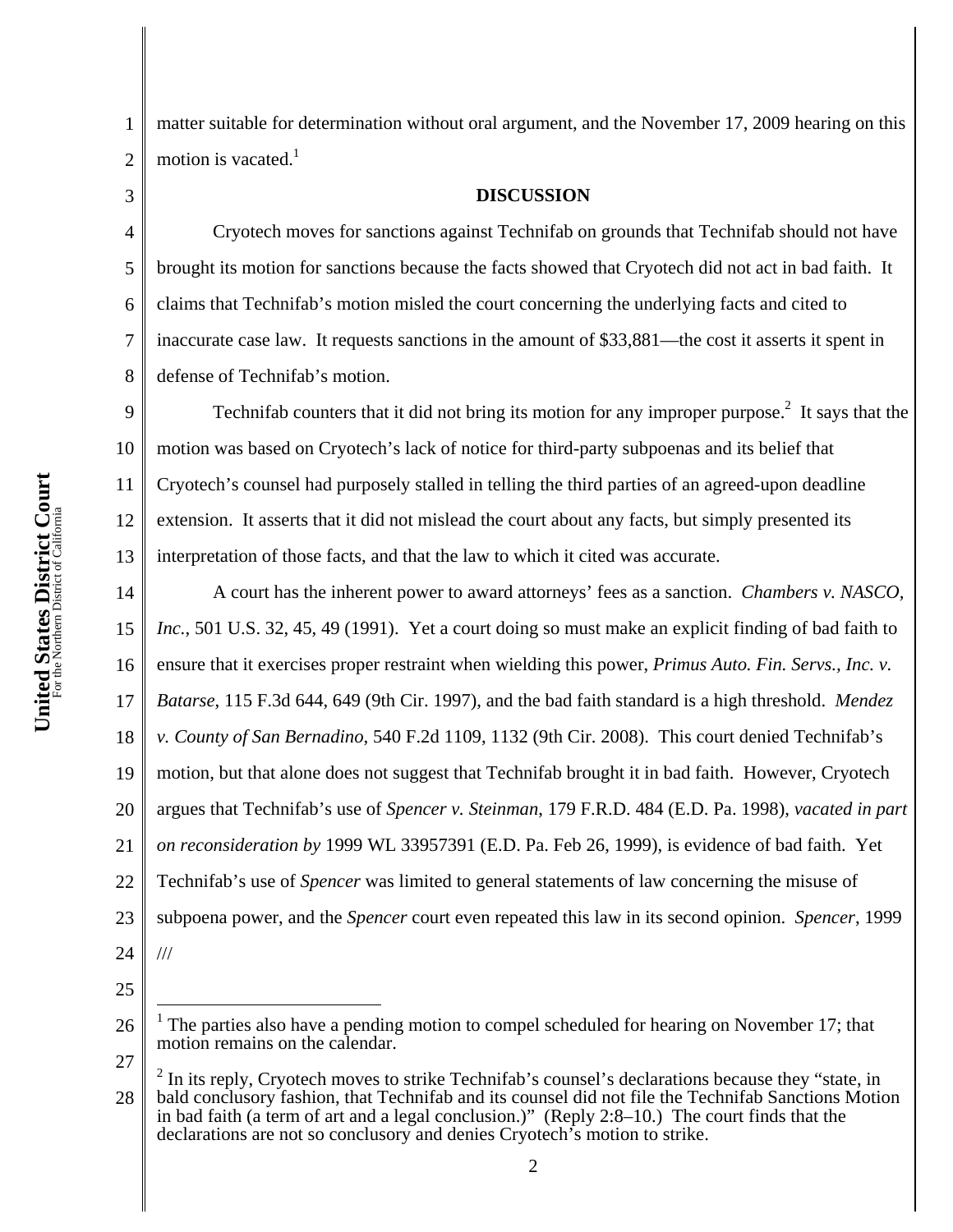WL 33957391, at \*2. Furthermore, Technifab's use of other cases in its motion to analogize the facts was proper, even where the court did not ultimately concur with the comparison.

This court's order denying Technifab's motion for sanctions simply found that Cryotech's counsel's behavior did not rise to the level of bad faith. It did not, however, say that their conduct was benign. Under the facts presented by both sides during that motion (and repeated by both parties again in this motion), Technifab's suspicion was not entirely unwarranted. Consequently, Technifab's motivation and conduct in bringing its motion for sanctions does not suggest bad faith, and Cryotech's cross-motion for sanctions is DENIED.<sup>3</sup>

 **IT IS SO ORDERED.** 

 Dated: November 12, 2009



 $\overline{a}$ 

 The parties now have the benefit of two orders from this court analyzing the requirements for bad faith that could give rise to sanctions under the court's inherent powers. The court suggests that both parties carefully consider these requirements before moving for inherent power sanctions in the future.